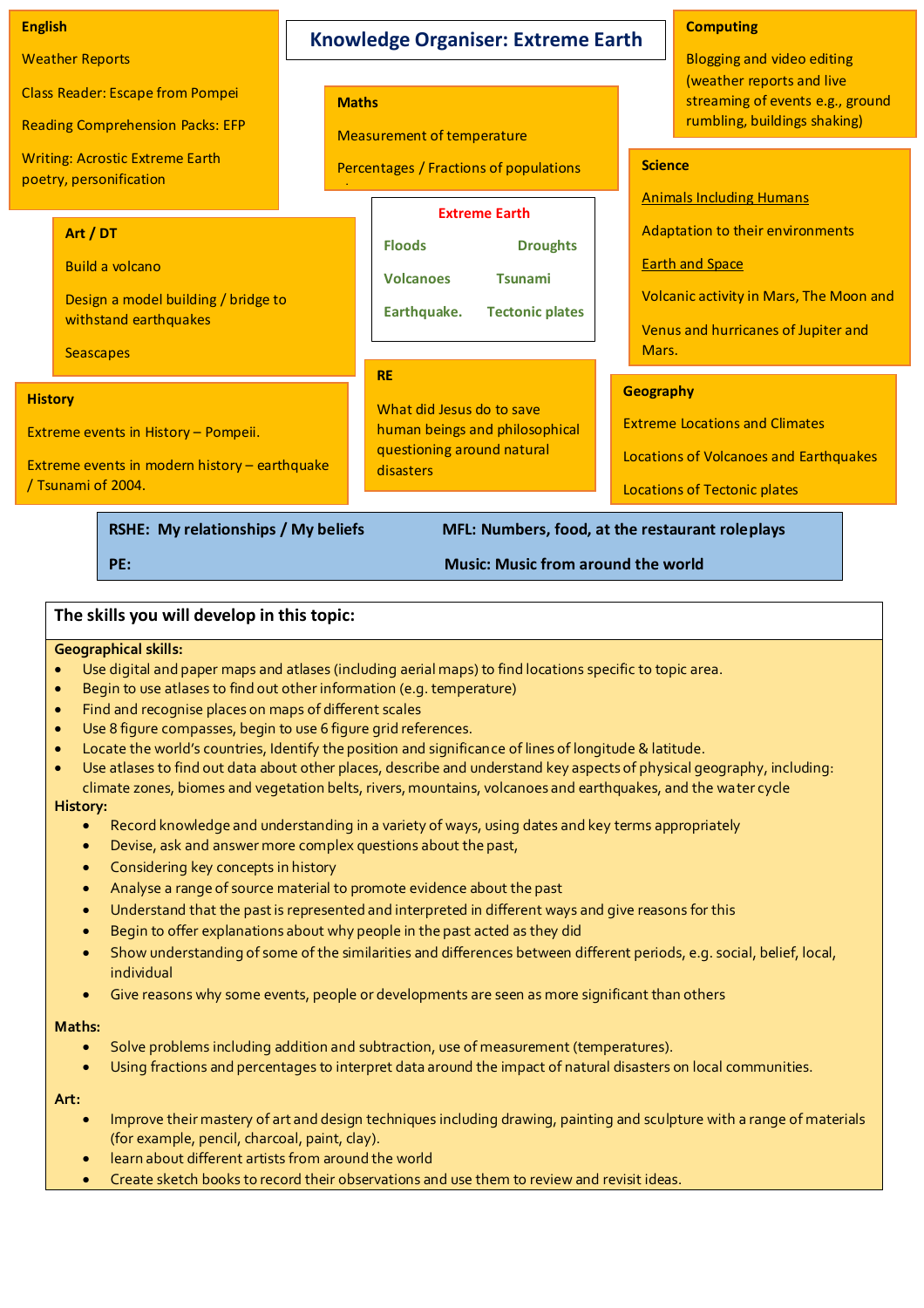## **Design technology:**

- Select from and use a wider range of materials and components, including construction materials, according to their functional properties
- Select tools and equipment suitable for the task
- Critically evaluate their work

#### **Science:**

- plan different types of scientific enquiries to answer questions, including recognising and controlling variables where necessary
- take measurements, using a range of scientific equipment, with increasing accuracy and precision, taking repeat readings when appropriate
- identify scientific evidence that has been used to support or refute ideas or arguments
- report and present findings from enquiries, including conclusions, causal relationships and explanations of and degree of trust in results, in oral and written forms such as displays and other presentations
- use test results to make predictions to set up further comparative and fair tests
- recognise that some mechanisms including levers, pulleys and gears allow a smaller force to have a greater effect
- observing and raising questions about local animals and how they are adapted to their environment; comparing how some living things are adapted to survive in extreme conditions, for example, cactuses, penguins and camels. (They might analyse the advantages and disadvantages of specific adaptations, such as being on 2 feet rather than 4, having a long or a short beak, having gills or lungs, tendrils on climbing plants, brightly coloured and scented flowers).
- Using previous knowledge to understand natural phenomena on other planets in our solar system.

#### **RE**

Philosophical and theological lines of enquiry, **reflecting** and **reasoning** and **exploring** ideas orally

### **Computing:**

- Select, use and combine a variety of software (including internet services) on a range of digital devices to design and create a range of programs, systems and content that accomplish given goals, including collecting, analysing, evaluating and presenting data and information.
- Presentations: Pupils learn to write and deliver a presentation, incorporating a range of media.
- Sound and video: Pupils record and edit media to create a short sequence extended by editing the final product in using video editing software.
- Working with data: Pupils learn to search, sort and graph information.

# **Home Learning Ideas:**

- Find out about the DOs and DON'Ts in an earthquake or Tsunami. Interview adults at home to find out if they would know what to do in one of those situations!
- Make a quiz about famous natural disasters of the last ten years. Quiz the adults in your household to find out how much they actually know.
- Imagine hundreds of people have lost their homes and belongings due to a natural disaster. How would you help them?
- Create a piece of art depicting a natural disaster.
- Investigate any natural disasters in your local area e.g., flooding of the broads.

# **Vocabulary I need to Know:**

Extreme conditions / events and natural disasters, tectonic plates, floods, droughts, volcanoes, Tsunami, earthquake, avalanche, wildfire, eruption, hurricane, cyclone, G-force fault zones / lines, tectonic shift, degrees, climate, natural versus physical features, landscape, Celsius, Fahrenheit, catastrophic, death toll, devastation, impact.

# **By the end of the topic the children will be able to:**

- name natural disasters, and talk out their impact on physical and natural habitats
- describe key factors in certain natural disasters such as volcanos, and tsunamis
- use their scientific and geographical knowledge to design structures which may withstand natural disasters
- link their learning to philosophical and theological concepts such as human suffering, and charitable acts
- broaden their understanding of the world, and locations in Asia and Europe
- place natural disasters in key historical contexts such as Pompei, Italy
- understand the impact of weather patterns on events such as cyclones and hurricanes which they will be able to relate to their own experience
- use their Maths skills to interpret data and read general information about weather etc.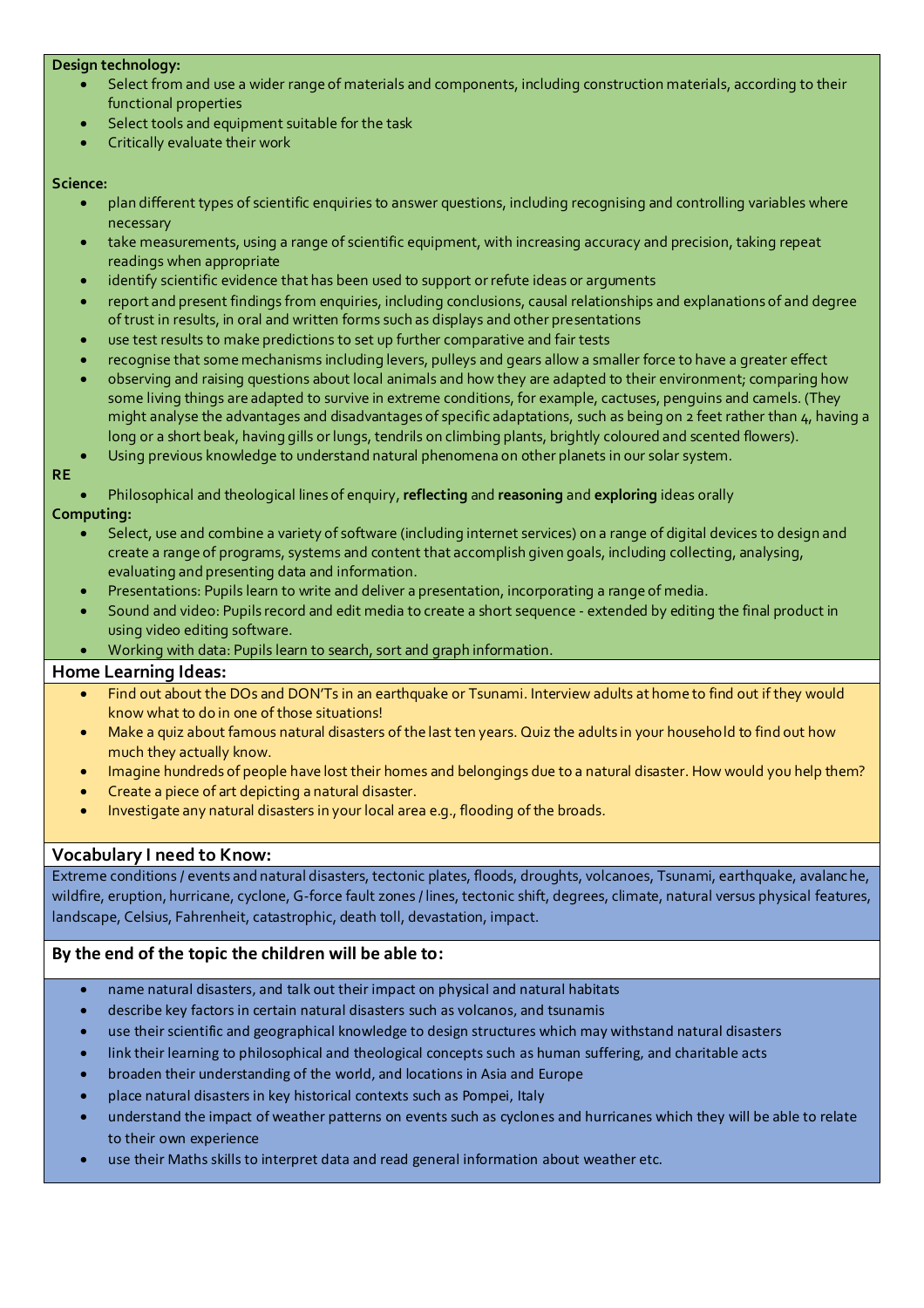# **Sample Final Products**

 **Weather reports from the BBC studios <br><b>Adaptation –** super creatures

**Newspaper Reports: Fake News Measure Art Seascapes** 

**Live Weather Reports <b>Building Volcanoes Building Volcanoes** 

**Poems** Designing a model earthquake resistant structure Blogging